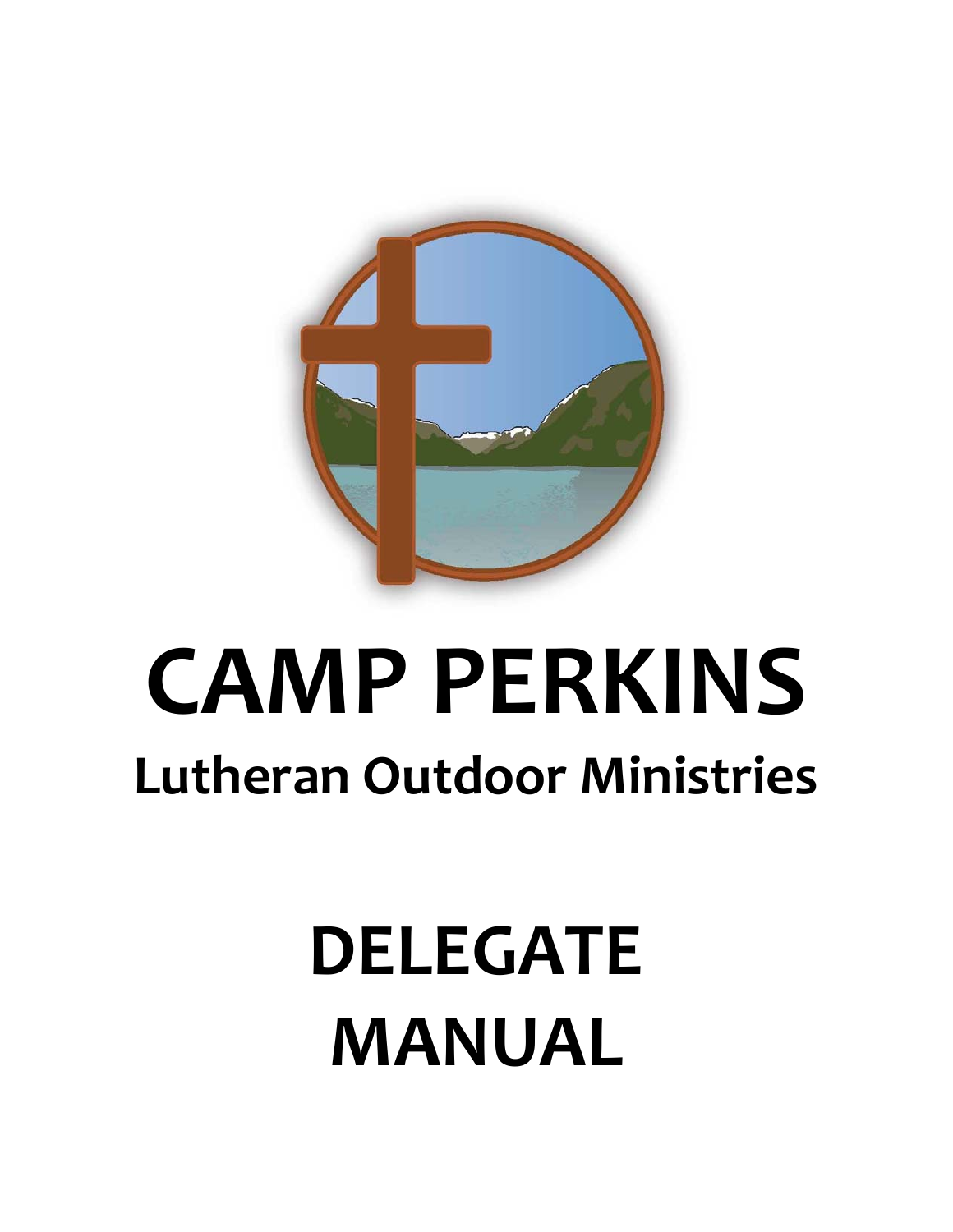# **FOREWORD**

Congratulations on being selected to serve as your congregation's delegate to Camp Perkins Lutheran Outdoor Ministries. This manual is designed to acquaint you with Camp Perkins and the duties of a delegate. May God guide you in carrying out these duties and bless your work.

#### **MISSION STATEMENT**

The mission of Camp Perkins Lutheran Outdoor Ministries is to support the ministry of its member congregations and to make and nurture disciples for Jesus Christ. The ministry provides Christian learning and renewal opportunities, thereby building up the community of believers and reaching out to the world in the name of the Father, Son, and Holy Spirit.

### **VISION**

Year after year, Camp Perkins will continue to build a strong partnership with our member congregations, both enabling a dynamic regional and national outreach ministry and establishing Camp Perkins as destination location.

#### **VALUES**

#### **Christ-Centered**

Proclaiming the Gospel in Word and deed to every person.

Enabling participants to encounter Scripture.

Every programmed event has intentional worship, prayer and time focused on Scripture.

Every person who spends time at CPLOM experiences Christ's peace, love, and grace.

# **High Quality**

### **Community**

Facilitating lasting Christian friendships.

 Enabling participants to become active members of the Christian community. Partnering with our member congregations to form engaged communities on-site and in their regions.

#### **Hospitality**

Providing an opportunity for fun!

#### **Life Long Learning**

Encouraging responsibility and leadership.

Introducing recreational experiences.

#### **Stewardship**

Preserving and celebrating the blessings of God's creation.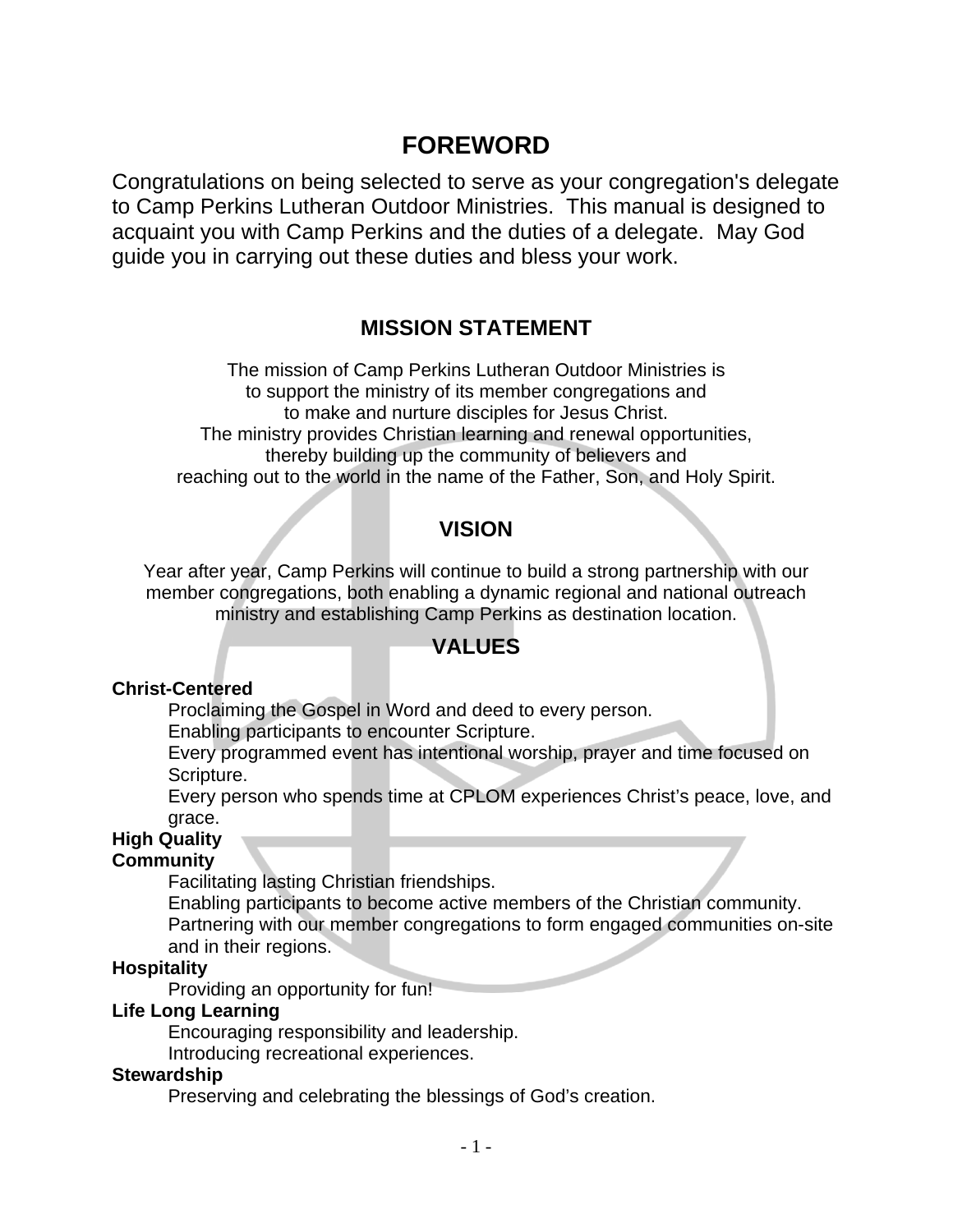# **CONTENTS**

| Qualifications and Term of Office for Directors 12          |  |
|-------------------------------------------------------------|--|
|                                                             |  |
| Qualifications and Duties of Individual Committee Members13 |  |
|                                                             |  |
|                                                             |  |
|                                                             |  |
|                                                             |  |
|                                                             |  |
|                                                             |  |
|                                                             |  |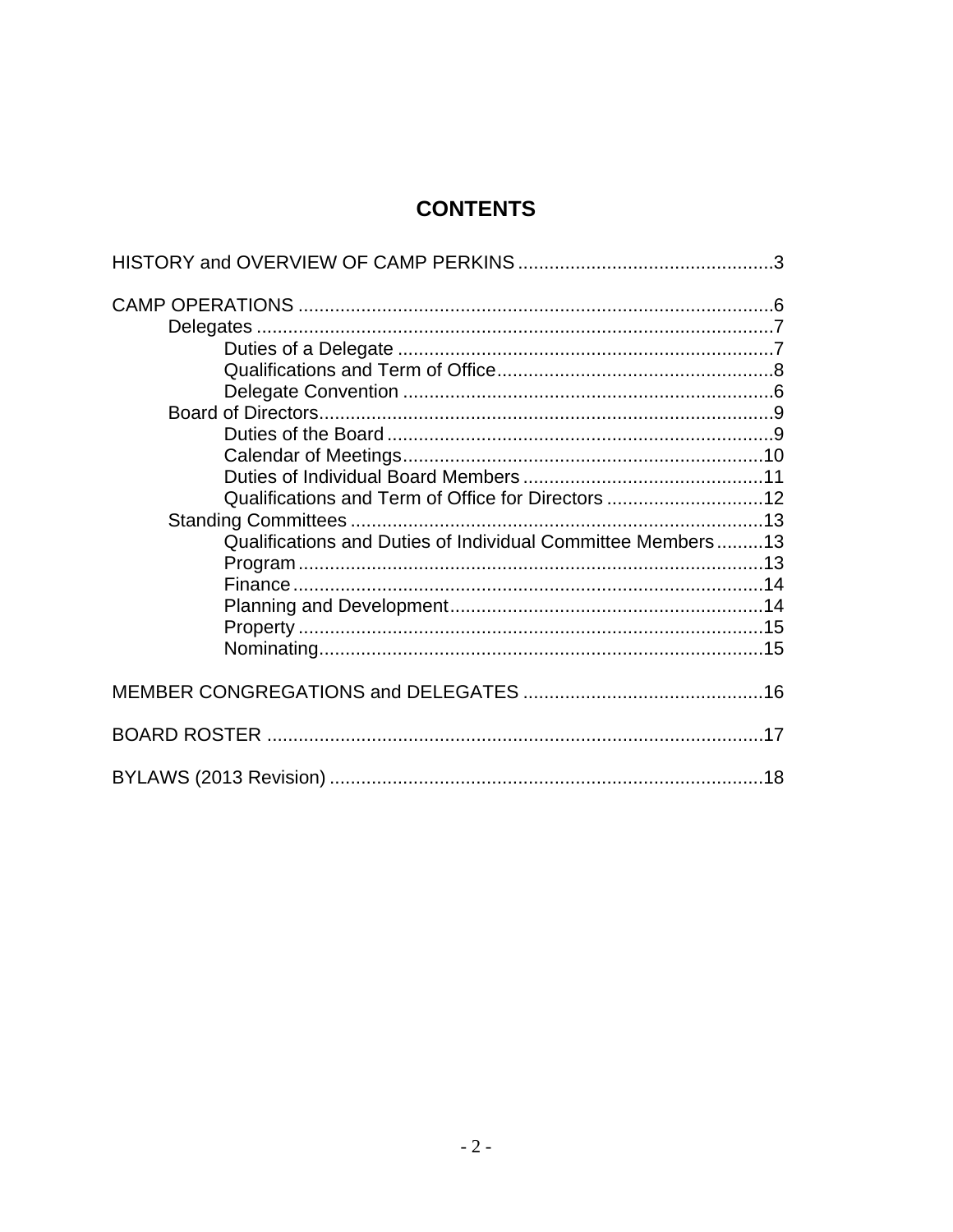# **HISTORY OF CAMP PERKINS**

- 1954 The vision for Camp Perkins was developed by the Lutheran Laymen's League, the Walther League, and Lutheran Women's Missionary League during the summer Utah-Idaho Board of Governors.
- 1955 A resolution at the fall District Convention was developed to recognize the value and need for a summer camp. By summer, a ground-breaking service was held and construction began on the Lodge, cabin 7, the trading post, and bathrooms.
- 1960 Camp was in operation, buildings completed, and over 100 truck loads of timber and brush removed.
- 1965  $10^{th}$  Anniversary Book published by the LLL... cost: \$.50
- 1979 The LLL proposed that an outdoor ministry organization be formed with representatives from LCMS Congregations.
- 1982 The LLL made a motion to relinquish its ownership and management of Camp Perkins to LCMS Congregations of the district. Rob Meyer became the first full-time director.
- 1983 The LLL District Conventions voted to transfer ownership of Camp Perkins to an association of the LCMS congregations.
- 1984 The Idaho Department of State issued the certificate of Incorporation to Camp Perkins. Thirty LCMS congregations were the first corporate member churches.
- 1985 Directors' Cabin built (the first year-round winterized facility).
- 1986 First winter retreats held.
- 1987 Lodge and kitchen remodeled.
- 1993 Capitol Campaign begun for facility development.
- 1994 Rob Meyer resigns as Director. Bob Fossum hired as Director.
- 1995 The Retreat Center and Shop were completed. Summer Camp cost: \$185.
- 1996 Bill Petzke became the Executive Director.
- 1997 Retreat Center generator was installed.
- 2000 Greg Bohlken became the Executive Director and left in the spring. In the fall, Bob LaCroix became Executive Director. The Lodge generator was installed.
- 2001 The new upper cabins were completed.
- 2002 Climbing Wall built. Lodge kitchen, nurses quarters, infirmary remodeled.
- 2003 Mark Schulze and Kresha Schulze were hired as full-time staff to fill the positions of Program Director and Office Director. Day Camp Program begins.
- 2004 Mark & Kresha Schulze leave in the fall. Tyler Bloxham hired as full-time Maintenance Director. Signe White was hired as full-time Program Director. Cabin renovation begins. New RC generator installed.
- 2005 Cabin renovation completed. Tyler Bloxham leaves in fall. Summer Camp Cost: \$220.
- 2006 Cabins and Lodge painting begins. Bob and Jen LaCroix leave in December.
- 2007 Signe White becomes Executive Director in March. Matt Gulseth serves as Program Director from May-November. Cabin painting completed. Lease renewed for 20 years!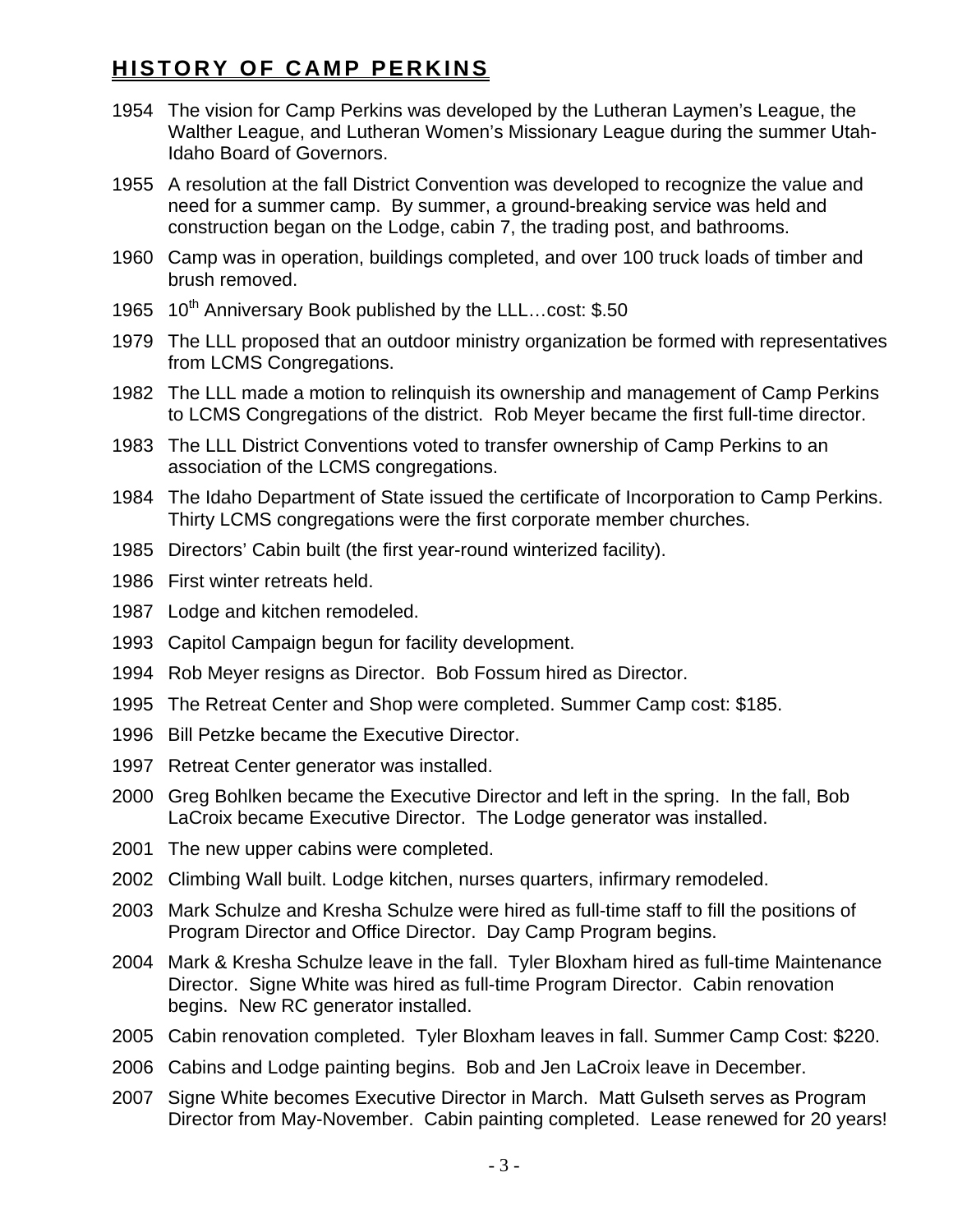- 2008 Lower Shower house remodeled, Paul Holle called as Program Director in April.
- 2009 Buildings oiled. \$20,000 designated and awarded for Camperships, affecting over 400 youth and adults. New climbing tower constructed.
- 2010 Received a \$65,200 grant from Thrivent to create education opportunities for charitable gifting. New roof was installed on the lodge. Beautification of the Retreat Center started (painting, flooring, etc.).
- 2011 Paul Holle released from his call in January. Tracy Mueller starts as Program Director in May. Aidan O'Donnell hired as full-time Maintenance Director in September. Mike Ward hired as Strategic Planning Consultant through Grunland/Sayther/Brunkow.
- 2012 Strategic Plan adopted in September.
- 2013 Bob Bickham hired as full-time Maintenance Director. Dale Westermann resigned as Bookkeeper in September. Donell O'Donnell begins as Bookkeeper in October.
- 2014 Three-year grant from Murdock Trust for \$146,000 received to hire Director of External Operations for Development and Marketing. Lodge Loft renovation with new benches.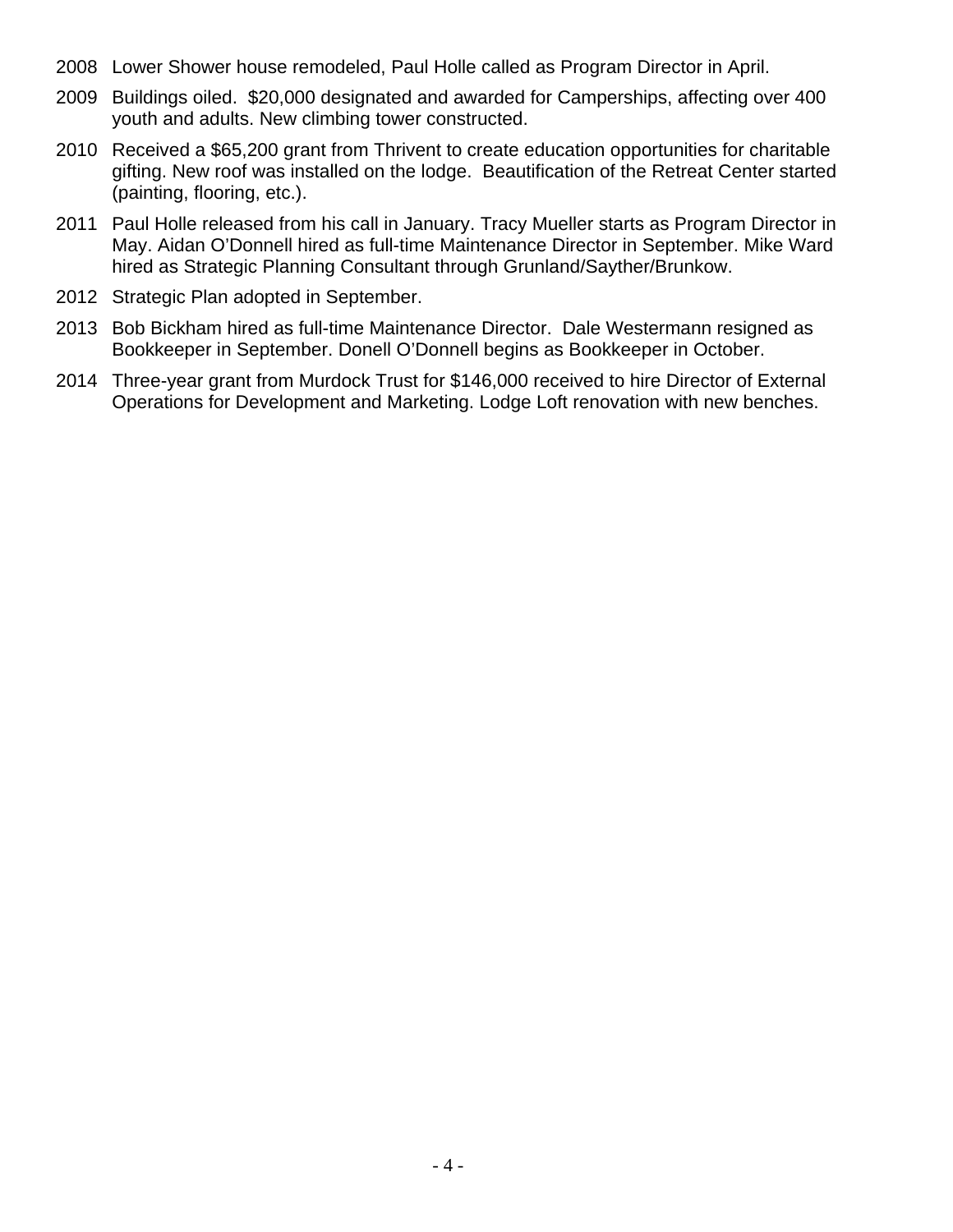# **OVERVIEW OF CAMP PERKINS**

Camp Perkins is owned and operated by 38 Lutheran Church Missouri Synod (LCMS) congregations in southern Idaho, Utah, and Oregon and exists to assist those member congregations in ministry. The Camp's facilities and staff are available year-round to assist in a variety of ways.

Camp Perkins provides events for children, youth, adults, and families throughout the year. The biggest of these is the summer camp program in which approximately 500 children are served over the course of eight weeks by over 35 college and high school aged summer staff. Additionally, more than 800 children are served off-site through a Traveling Day Camp ministry. Day Camp provides a unique opportunity to bring the atmosphere, excitement and staff of Camp Perkins to the congregations and communities. Day Camp is a supplement and complement to a congregation's ministry through which Camp Perkins staff team together with congregational leaders to provide a quality, Christ-centered ministry.

Other programs offered by Camp Perkins have included: Jr High and Sr High Youth Retreats, Single Parents Retreat, Servant Events, Work Weekends, Leadership Retreats, Family events, Crafting Retreat and Men's and Women's Retreats.

Camp Perkins is also available to provide programming for individual or group events, or simply provide facilities and food service for all types of events from congregational events, family reunions, or secular organizations.

Camp Perkins Lutheran Outdoor Ministries rents 10.3 acres from the U.S. Forest Service. The land is adjacent to Lake Perkins in the Sawtooth National Recreation Area, 40 miles north of Ketchum and 20 miles south of Stanley on Lake Alturas Road. Assets of Camp Perkins include: eleven summer/fall sleeping cabins (each cabin sleeps fourteen and has electricity for lighting and a wood stove), four year-round staff cabins, a summer/fall dining hall with kitchen that seats 200, a year-round retreat center that accommodates 50 guests with food service and a group meeting area, a maintenance building, as well as bikes, canoes/boats, docks, swimming area, climbing wall, outdoor chapel, campfire site, and basketball and volleyball areas. Much of the building design and location is dictated by U.S. Forest Service regulations and the Camp's Special Use Permit.

The annual budget of Camp Perkins is approximately \$600,000. Of this total, approximately 45% comes from camp sponsored events; 35% from guest use of the cabins and retreat center; and 20% from gifts of individuals, congregations, and other organizations.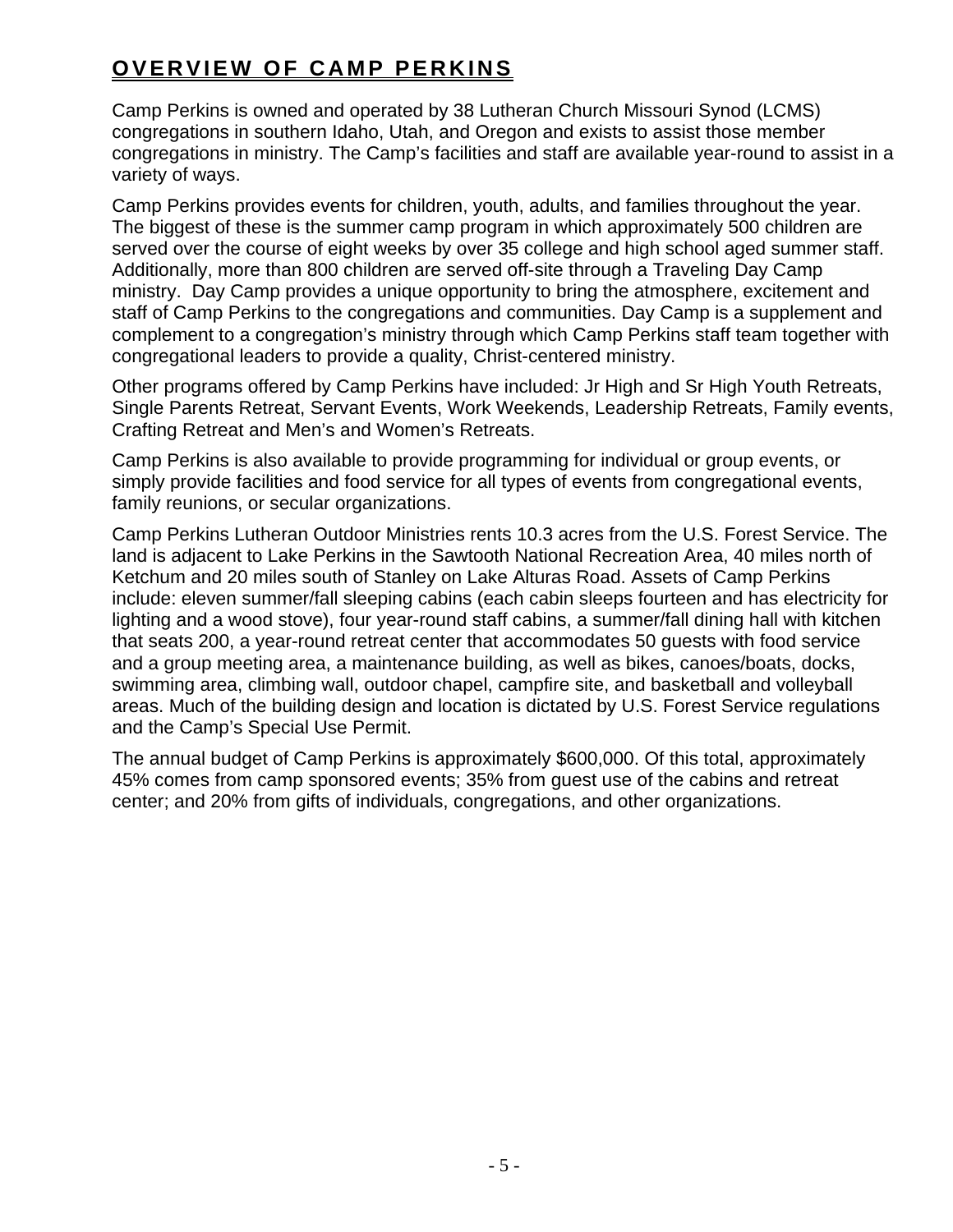# **CAMP OPERATIONS**

The congregations that own Camp Perkins govern it through the annual Delegate Convention. The Delegate Convention is charged with approving amendments to the bylaws, electing members of the Board of Directors, and authorizing major changes in direction. The Board of Directors, composed of one pastor from each circuit in southern Idaho, a called worker that is not a pastor, a representative of the Lutheran Layman's League, and seven lay members, meets four times a year and has general supervision of the Camp between Delegate Conventions. Most of the work of governing Camp Perkins is done in committees; the committee members are appointed from the congregations that own Camp Perkins. Committees exist and act as they are needed.

# **Camp Perkins Organization Chart**

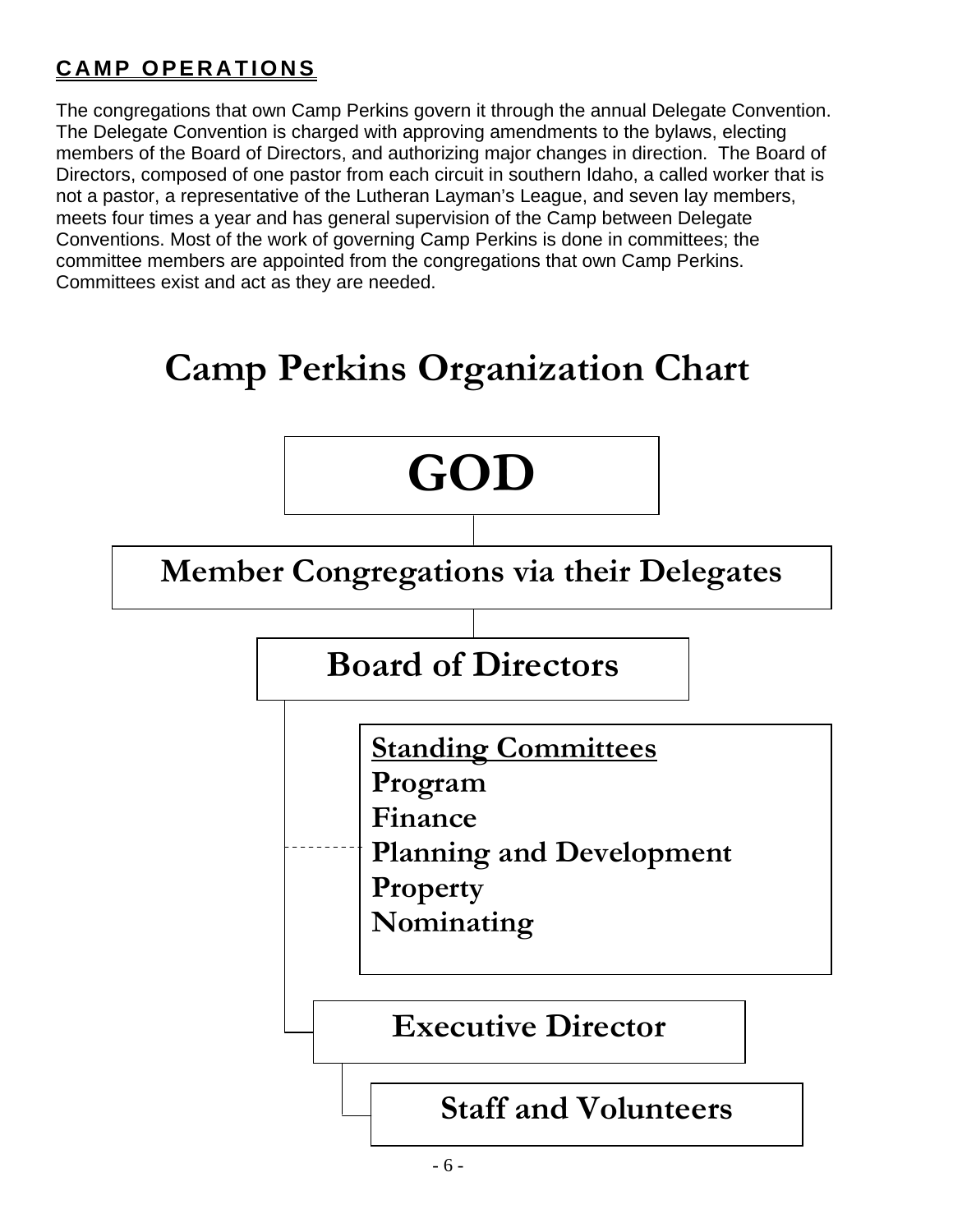# **DELEGATES**

Camp Perkins' bylaws state that:

- 1. Each member congregation shall have one delegate to Camp Perkins Lutheran Outdoor Ministries.
- 2. The congregation's delegate is the principal channel of communication between the congregation and Camp Perkins. The mission of the congregation's delegate is to represent the congregation at the Delegate Convention and to aggressively and enthusiastically communicate the ministry, program, and needs of Camp Perkins to the congregation.
- 3. The delegate is encouraged to be actively involved in the ministry of CPLOM through participation in retreats, volunteer opportunities, and committees.
- 4. Delegate duties include:
	- a. Attend the Camp Perkins Lutheran Outdoor Ministries annual Delegate Convention and special meetings, and speak and vote on behalf of the congregation. A delegate that cannot attend a meeting shall inform the congregation so that it may appoint an alternate.
	- b. Inform the congregation of the opportunities available and of the needs of Camp Perkins.
	- c. Be the congregation's liaison for fund raising for Camp Perkins.
	- d. Make the needs of the congregation known to CPLOM to equip CPLOM as a ministry resource.

#### **Duties of a Delegate**

To represent the congregation at the Delegate Convention and communicate the ministry, program, and needs of Camp Perkins to the congregation, delegates must

- Actively support Camp by communicating needs, concerns, comments, and ideas with Camp's Executive Director and Board of Directors and with their church council.
- See that information from Camp is published in the congregation's newsletters and bulletins.
- Display current Camp Perkins brochures, newsletters and posters in prominent places around the congregation and school if applies.
- Speak to their congregation regarding Camp programs.
- Report to their voters assembly and church council on a regular basis.
- See that youth, adults, families and the congregation itself is encouraged to participate in Camp events.
- Help provide financial assistance for campers through scholarships, sponsorships, and fund raising programs.
- Attend congregational budget meetings to request financial support for Camp.
- Attend all meetings for delegates; ask the congregation to name an alternate in the event they are unable to attend a meeting.

#### **Qualifications and Term of Office**

Delegates are expected to be active members in their congregation. It is suggested that each delegate serve two-year terms up to three consecutive terms.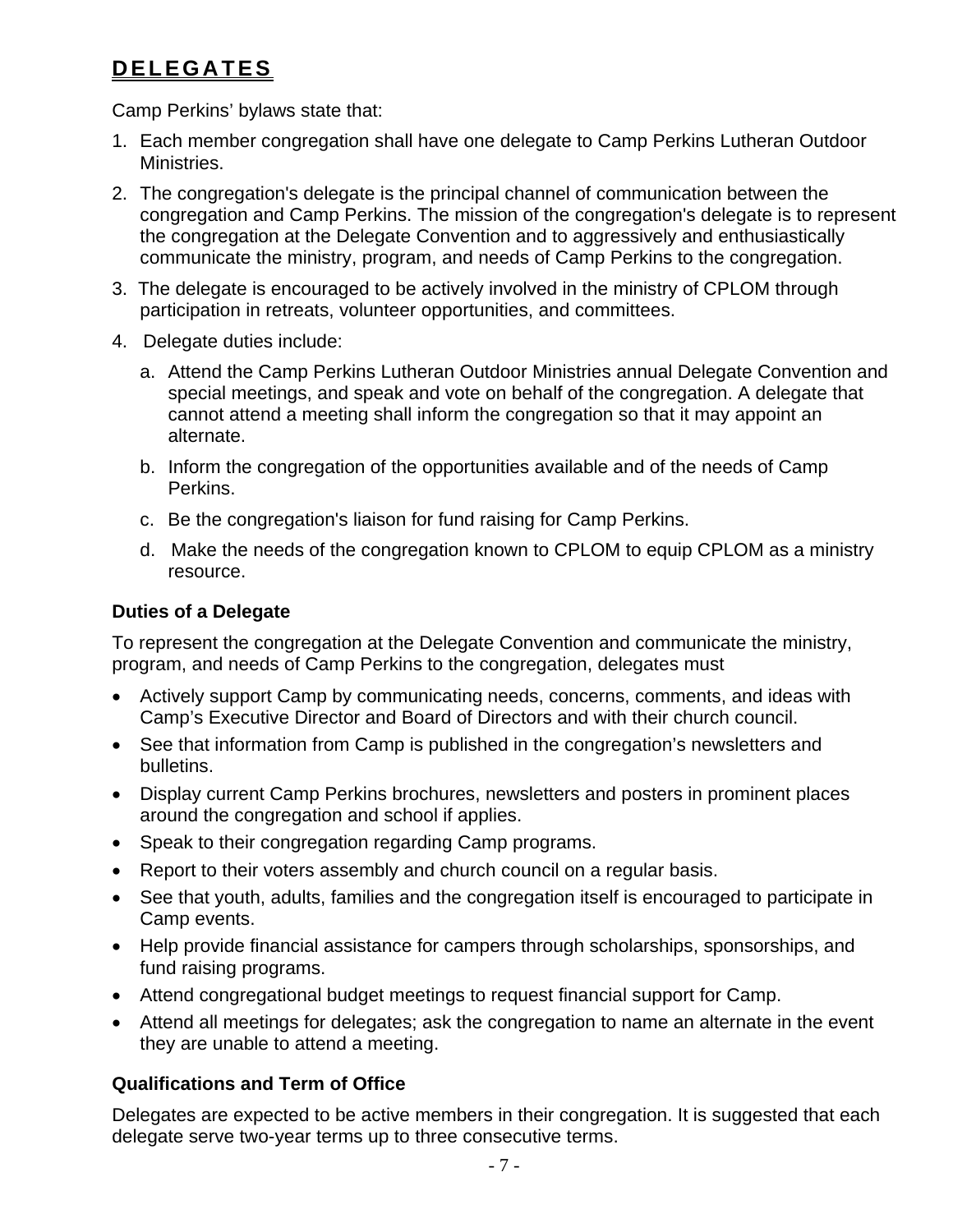#### **Delegate Convention**

Camp Perkins' bylaws state that the Delegate Convention meets at Camp Perkins in May/June. During this meeting, the following events take place:

- 1. Elect the members of the Board of Directors.
- 2. Receive reports of officers, committees, and staff.
- 3. Transact other business of Camp Perkins that may arise.

The authority to amend the bylaws, elect members of the Board of Directors, and authorize major changes in direction (new building or other major program) is vested in the Delegate Convention. Special meetings of the delegates may be called by the Chairman and shall be called upon the written request of five member congregations. Twenty-one days written notice of the meeting and its purpose to the member congregations is required.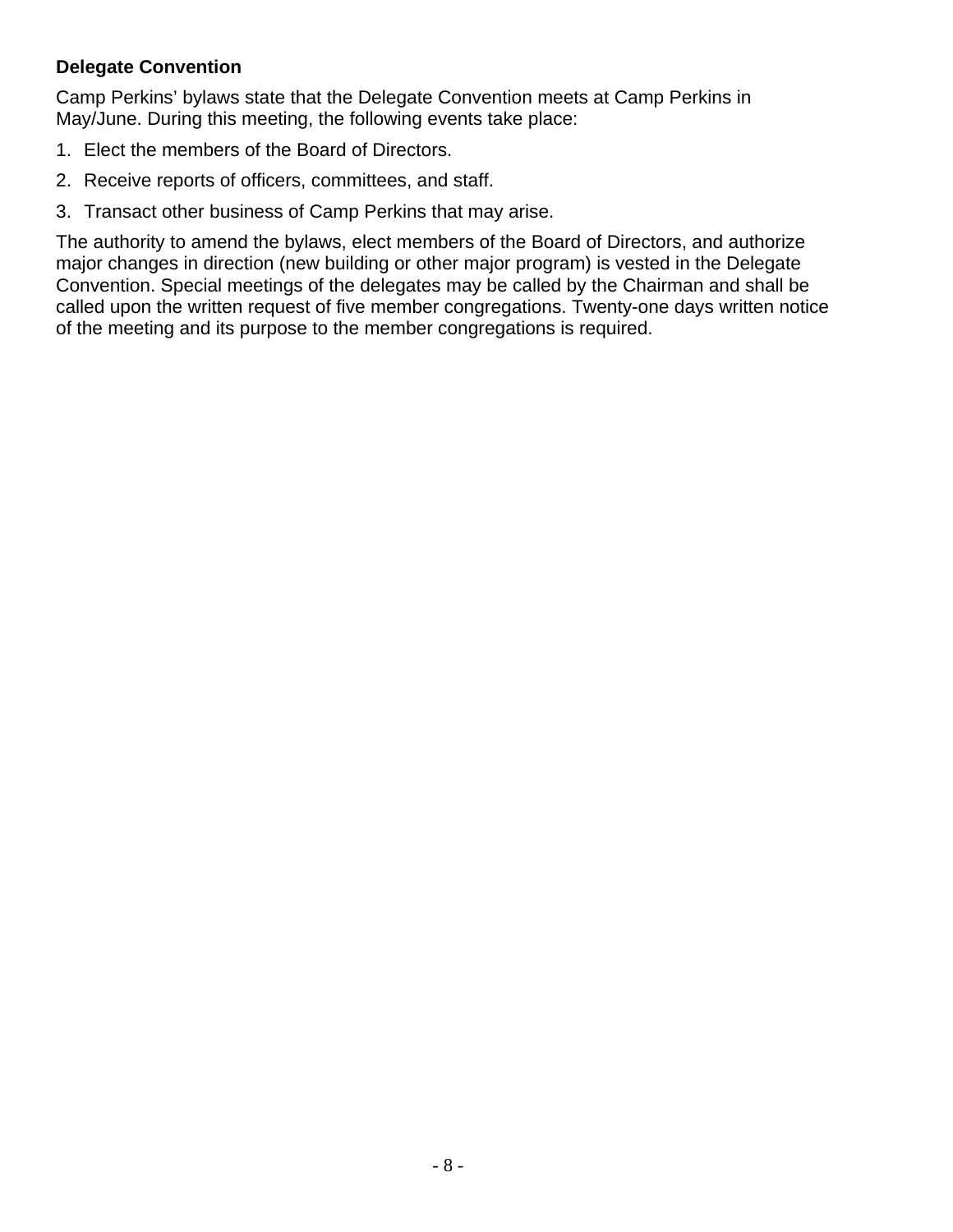# **BOARD OF DIRECTORS**

Camp Perkins' bylaws state that the Board must meet at least four times a year and that the Board of Directors:

- Has general supervision of the affairs of Camp Perkins between Delegate Conventions.
- Reviews and approves the minutes of the Delegate Convention and special meetings of the delegates.
- Elects the officers.
- Fills vacancies on the Board that occur between Delegate Conventions.
- Establishes policies.
- Adopts the operating and capital budgets and the long range plan.

The Board is subject to the orders of the Delegate Convention and none of its acts can conflict with action taken by the Delegate Convention.

#### **Duties of the Board**

The Board's responsibilities fall into three areas: setting specific direction for Camp within the major direction established by the Delegate Convention, ensuring the necessary resources to carry out Camp's programs, and overseeing Camp Perkins. Although the Board may delegate portions of these responsibilities, the Board is ultimately responsible for fulfilling them with distinction.

#### **Setting the Direction for Camp**

- 1. Ensure that the mission statement adopted by the Delegate Convention is the focus of Camp's programs.
- 2. Through regular strategic planning:
	- a. Set the vision for the future (major changes in direction must be adopted by the Delegate Convention).
	- b. Translate the mission statement into programs that can be evaluated and goals that can be accomplished.
	- c. Develop strategies to carry out these programs and achieve the goals.
- 3. Establish policies, procedures, and priorities that give direction to Camp Perkins.
- 4. Maintain Camp's status as a recognized service organization (RSO) of the LC-MS.
- 5. Approve operational or annual plans.

#### **Ensuring the Necessary Resources**

- 1. Issue a synodical call to the Executive Director.
- 2. Provide compensation and governing policies for personnel.
- 3. Enlist volunteers and affirm their services.
- 4. Provide the facilities and equipment to accomplish the short and long range plans of Camp Perkins.
- 5. Ensure adequate financial resources by anticipating the financial needs of Camp Perkins and developing plans to ensure Camp's long range financial stability. This includes: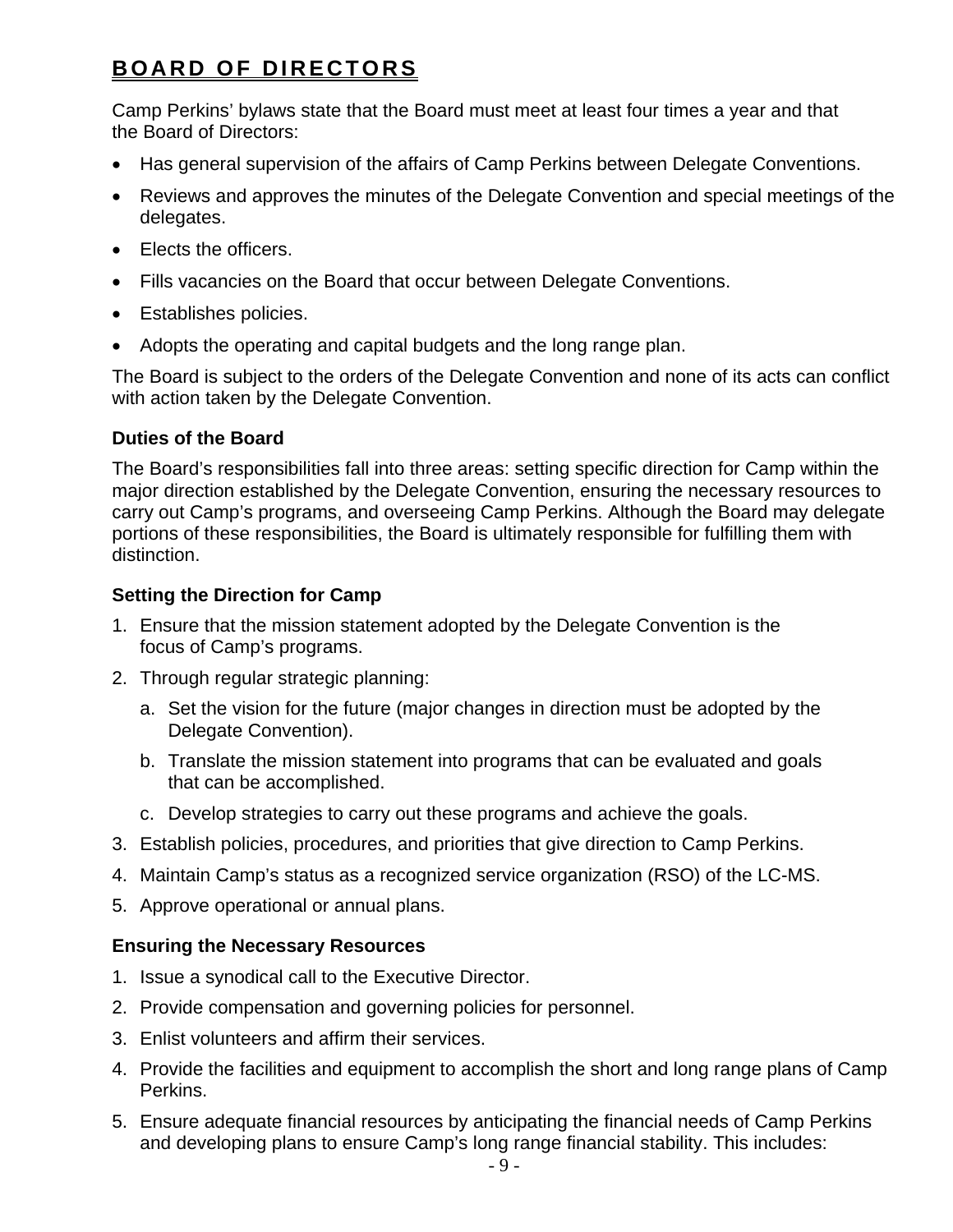- a. Adopting appropriate fund-raising policies.
- b. Raising funds for capital development.
- c. Approving and monitoring budgets.
- d. Establishing fees and income policies.
- e. Locating the funds necessary for operations.
- f. Establishing investment policies.
- 6. Enhance Camp's public standing by carrying out a program of public relations that interprets the Camp's organizational policies and decisions and commends Camp Perkins' programs to the member congregations and public in a way that results in congregational trust, knowledge of services, support, and an ability to attract top lay leadership and volunteers.
- 7. Ensure the presence of a capable and responsible Board and committees by:
	- a. Regularly assessing the Board's performance and taking steps to improve it.
	- b. Seeking nominees that strengthen the Board.
	- c. Appointing qualified committee members.
	- d. Maintain clear lines of authority, responsibility, and accountability among the Board, committees, task forces, and staff.

#### **Overseeing Camp Perkins**

- 1. Oversee financial management by:
	- a. Reviewing and approving the budget.
	- b. Reviewing the annual financial review.
	- c. Overseeing Camp's investments.
- 2. Manage risk by:
	- a. Adopting appropriate risk management policies.
	- b. Instituting high standards of health and safety.
	- c. Providing for regular inspection of facilities and properties.
	- d. Conducting an annual risk assessment.
	- e. Complying with federal, state, and local law.
- 3. Monitor and evaluate programs and services to ensure that they are consistent with the mission and goals of Camp Perkins and are effective.
- 4. Measure progress towards goals and ensure that Camp is applying the strategies developed to achieve them.
- 5. Evaluate the Executive Director annually.
- 6. Evaluate the Board regularly.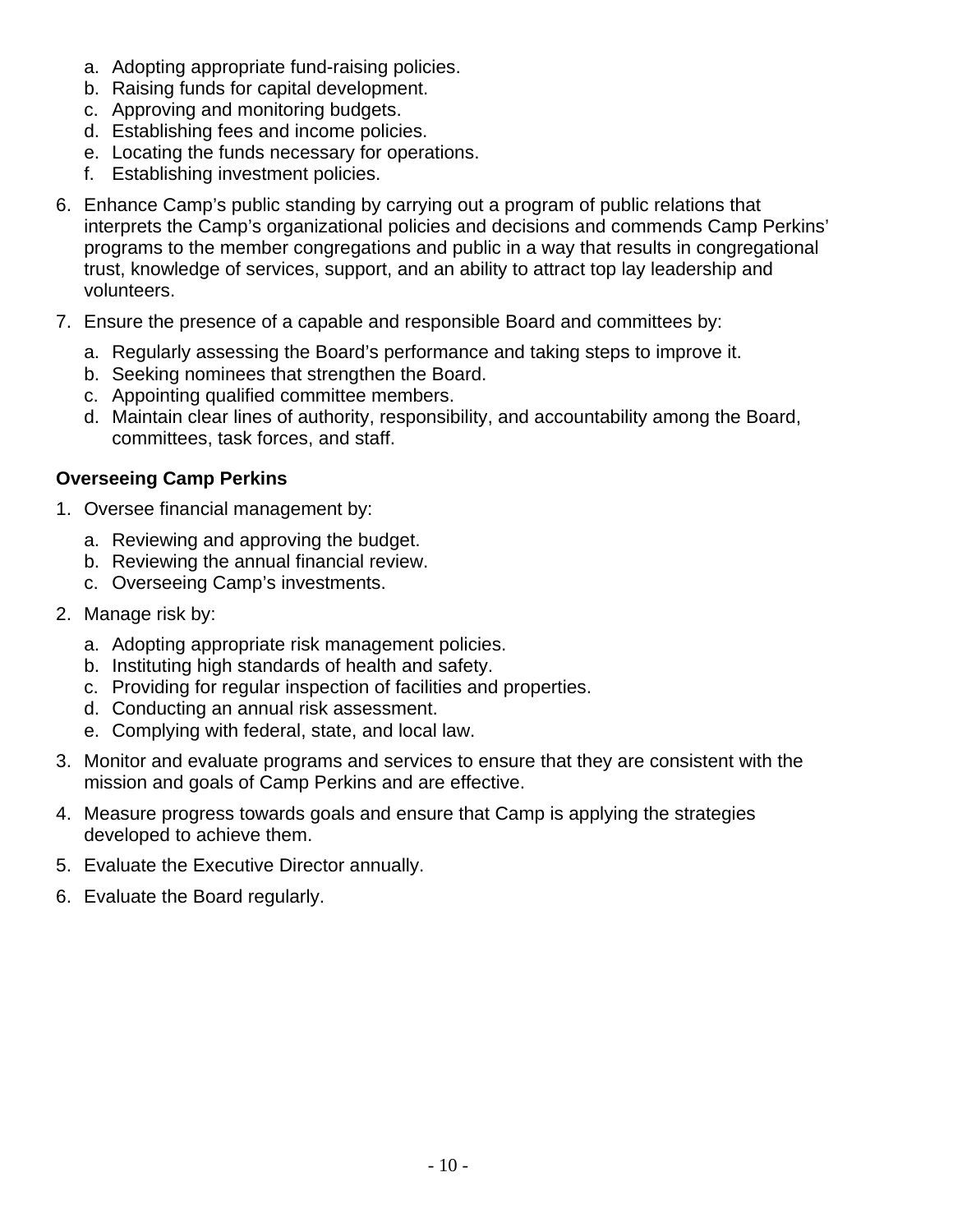#### **Calendar of Meetings**

*Annual Calendar for the Board of Directors* 

January – March: 1.Bylaws–proposed amendments to come up at Delegate Convention (need to be mailed to delegates 2 months in advance, which is about April 1).

June, Delegate Conv: 1. Elect officers.

2. Name members of committees.

 3. Executive Committee begins process to do evaluation for Executive Director (needs input from Programs, Finance, Planning and Development, and Property committees).

- October: 1. Determine organizational structure and salary structure for all staff.
	- 2. Adopt entire Camp budget, including fee schedule.
- Unscheduled: 1. Complete Long Range Plan by developing actions to carry out vision statements.

*Annual Calendar for the Executive Committee* 

- January March: 1. Plan Delegate Convention and other delegate weekend activities.
- October: 2. Review contracts for staff, submit changes for Board approval.
- Unscheduled 3. Legal affairs: Keep Articles of Incorporation in force, handle Special Use Permit from US Forest Service.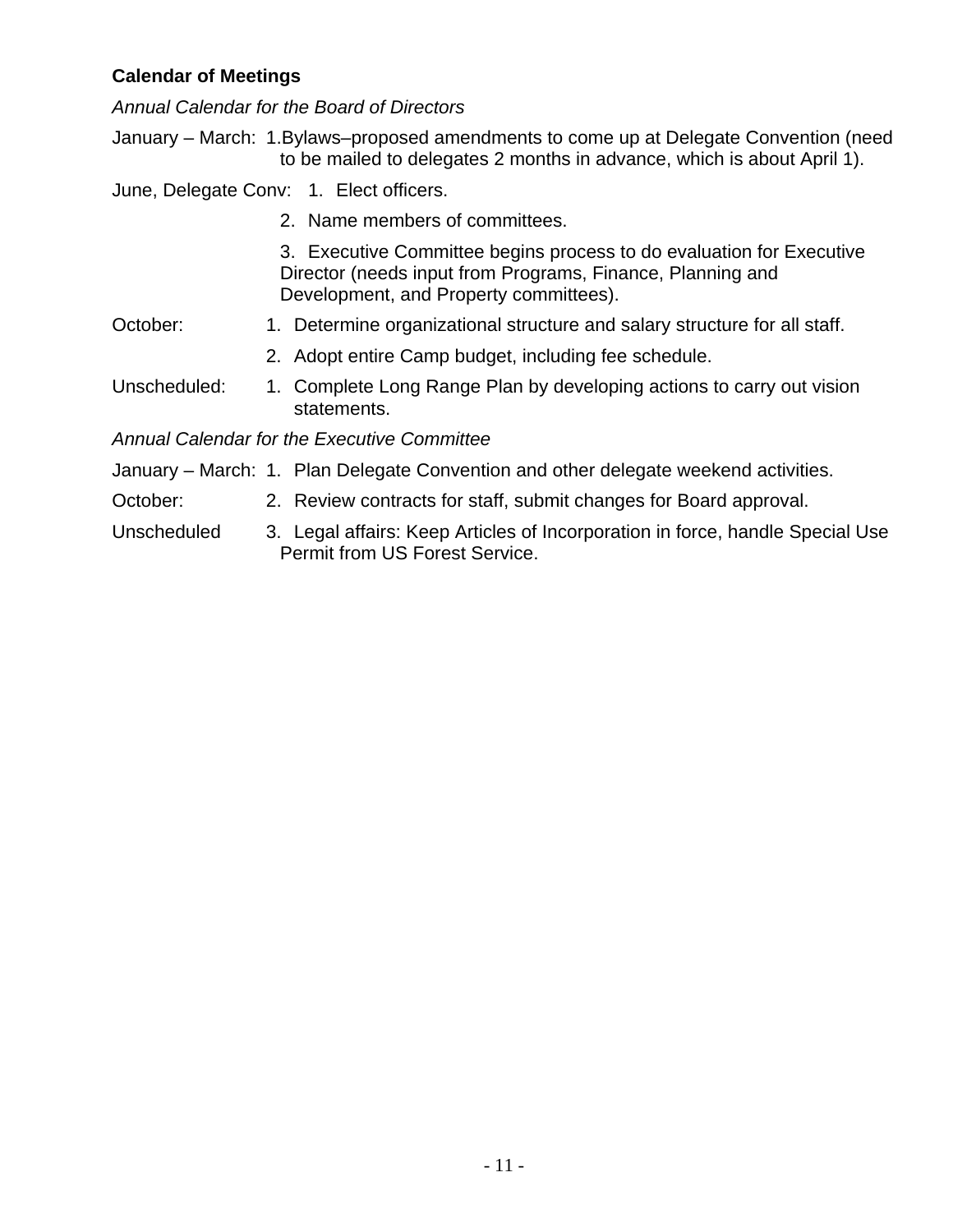#### **Duties of Individual Board Members**

Board members have the duties of care, loyalty, and obedience.

- **Care** -- stay informed about Camp Perkins, ask appropriate questions, attend meetings, and read Board materials.
- **Loyalty** -- show undivided allegiance to Camp's welfare, avoid conflicts of interest, and make decisions in the best interest of Camp.
- **Obedience** -- remain faithful to Camp's mission and ministry.

The individual Board member's responsibilities are to:

- 1. Participate in the governance of the organization by attending meetings, reading Board materials, staying informed, and being ready to participate in making decisions for Camp Perkins.
- 2. Hold an office or serve on a committee.
- 3. Maintain contact with assigned delegates.
- 4. Volunteer for Camp Perkins outside of the Board's work (as a volunteer, a Board member may be accountable to staff or to other volunteer leaders).
- 5. Promote Camp's mission and programs to member congregations.
- 6. Bring congregational perspectives to the attention of the Board and staff.
- 7. Participate in fund-raising activities:
	- a. Make a personal financial contribution.
	- b. Provide names of potential donors.
	- c. Visit donors.
	- d. Write thank-you notes.
	- e. Attend fund-raising events.
	- f. Act as a resource to Executive Director.
- 8. Address problems by:
	- a. Taking complaints, problems or questions directly to the person involved and attempting to resolve the issue in a mutually acceptable way before approaching any one else with it.
	- b. If the issue is not resolved in that way, approaching the executive committee together to deal with the issue.
	- c. If the executive committee cannot resolve it, presenting the issue to Board.

#### **Qualifications and Term of Office for Directors**

The Camp Perkins' bylaws states that Directors shall be members of a congregation that is a member of Camp Perkins and shall be, or be willing to become, a Partner for Perkins. Directors are elected to serve for two years; members at large and the minister of religioncommissioned may not serve more than three consecutive terms after which time the individual is not eligible to run for the length a one term. Any Board member who is unable to fulfill his duties may be requested to resign. By a three-fourths vote, the Board may declare the position of a Board member who has been absent from two or more consecutive meetings vacant.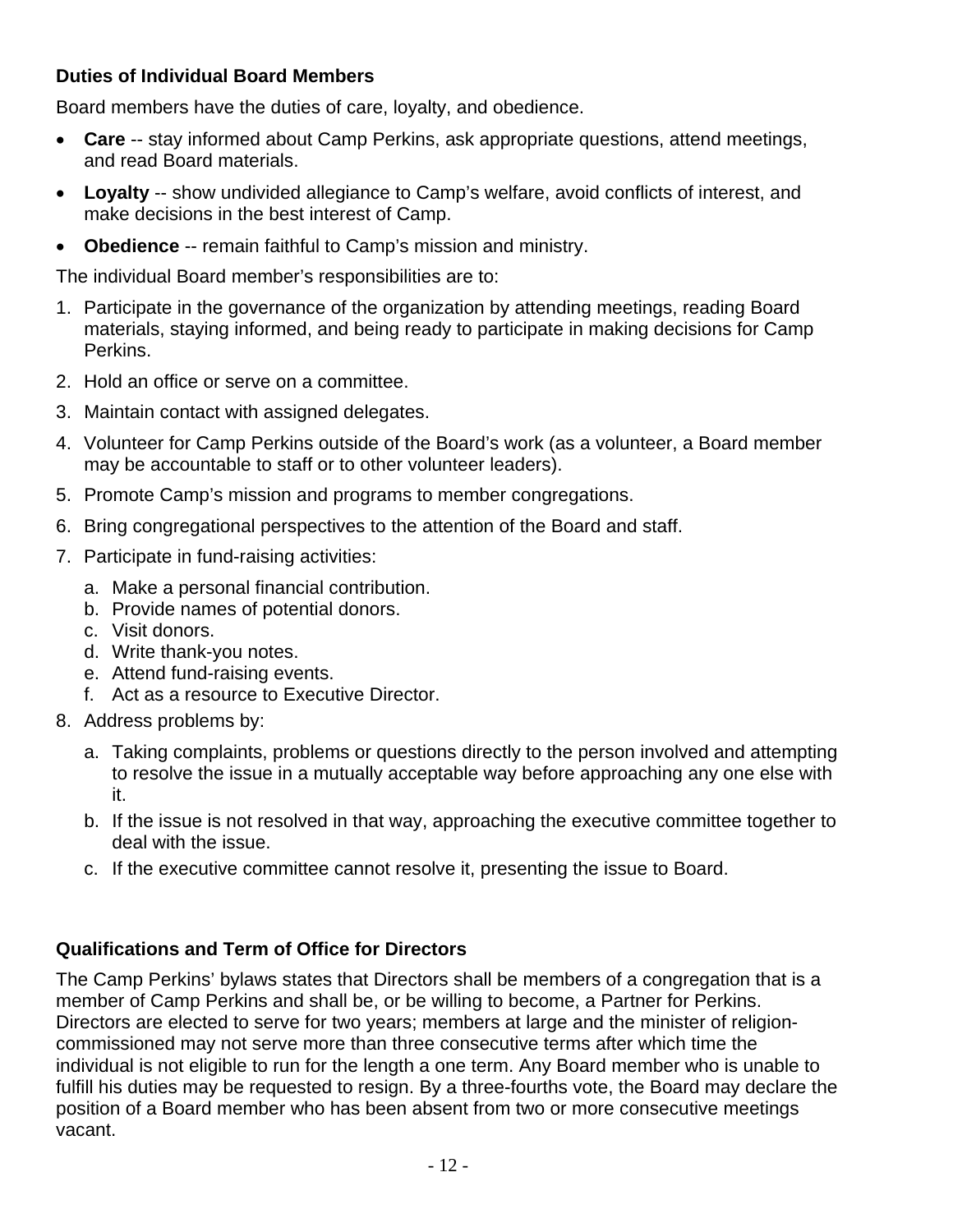# **STANDING COMMITTEES**

Our permanent committees are Program, Finance, Planning and Development, Property, and Nominating. As specified in the Camp Perkins' bylaws, the Board appoints the members of the committees, usually from members of the Board and candidates nominated by the respective committee. The Chairman of Camp Perkins is an ex officio member of all committees; the Executive Director, or his or her designee, is a nonvoting member of all committees. Each committee meets at the times and places it establishes. At the first meeting after the Delegate Convention, the committee chooses its chairman and secretary. All committees are responsible to the Board and send copies of the minutes of their meetings to the Chairman, Secretary, and the Executive Director. The next section describes the general duties and qualifications of committee members; subsequent sections give the duties of each committee and their calendar of activities.

#### **Qualifications and Duties of Individual Committee Members**

Committee members must be members of congregations that are members of Camp Perkins. Committee members serve for two years, with the term of office beginning at the close of the Delegate Convention. Committee members are eligible for indefinite reappointment.

The individual committee member's responsibilities are to participate in committee's work by attending meetings, reading pertinent materials, staying informed, and being ready to participate in the committee's activities.

#### **Programs**

The Program Committee, in cooperation with the Program Director, oversees all programs and retreats sponsored by Camp Perkins. It evaluates present programs and develops plans for future programming.

*Annual Calendar for the Program Committee* 

By June - Identify candidates for committee positions

June, Delegate Weekend - Review upcoming summer and set focus areas for the coming year.

July-Aug:

- Evaluate year-round youth ministry programs—themes, brochure, scheduling, staffing, activities, successes, budget, participants, camper evaluations, staff exit interviews—and report to Board.
- Develop plans for following year. For prospective youth program staff, adopt job descriptions, identify qualifications, staff numbers, and desired salary schedule.

October:

- Submit budget request to Finance Committee.
- Develop next year's theme for Board consideration.
- Program committee will meet to review evaluations, program schedule proposal.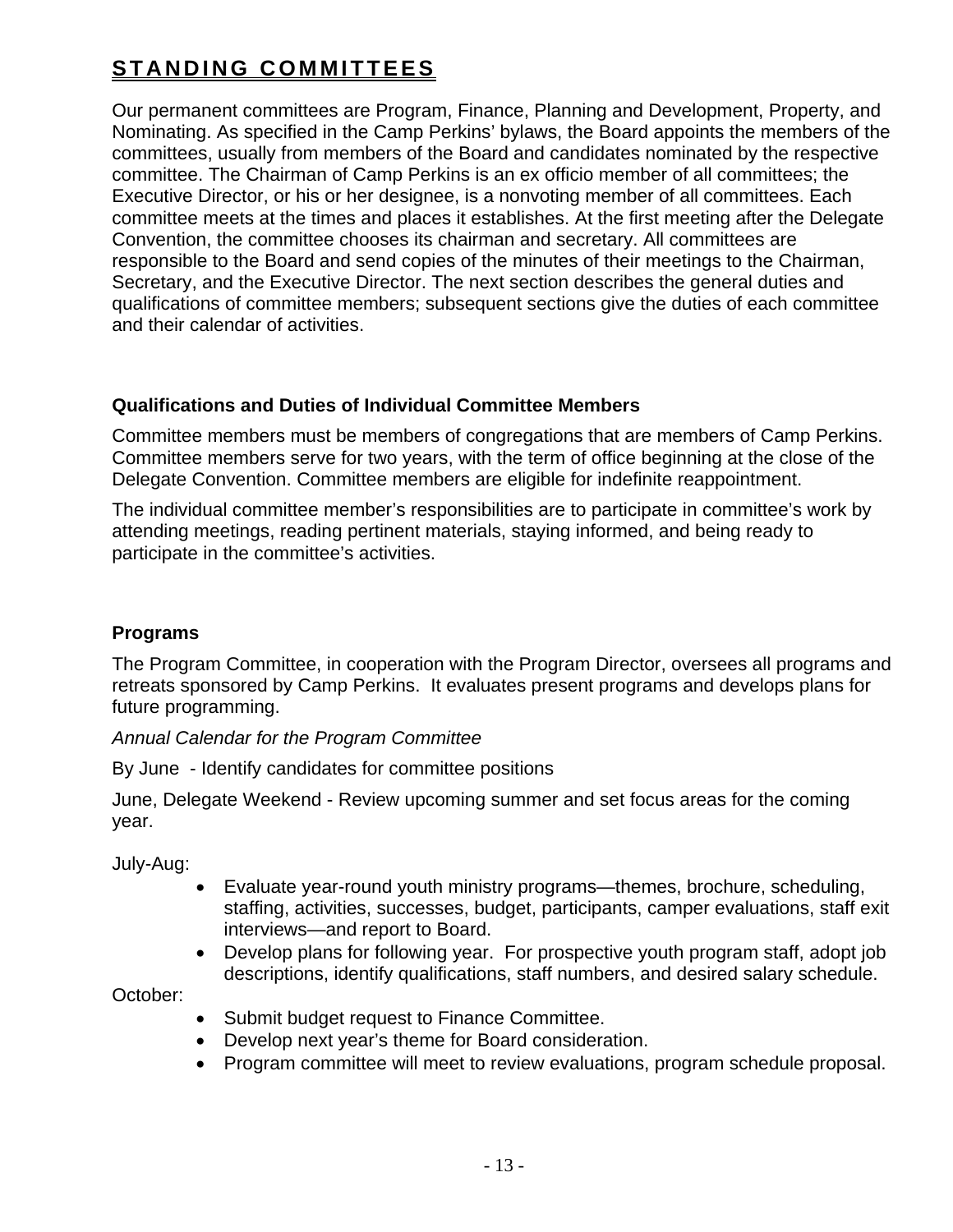#### **Finance**

The Finance Committee manages the finances of Camp Perkins under the direction of the Board. The committee:

- 1. Develops operating and capital budgets for consideration by the Board.
- 2. Periodically reviews staff compensation and benefits packages.
- 3. Plans and oversees fund raising activities.
- 4. Arranges an annual financial review of Camp Perkins' accounts.
- 5. Seeks ways to reduce expenditures while maintaining quality ministry.
- 6. Develops plans to increase income while maintaining a positive relationship with member congregations.
- 7. Monitors the financial needs of the ministry and plans accordingly.

Because this committee has two tasks, managing existing monies and seeking additional monies to meet ministry needs, members of this committee must have skills and experience in money management or willingness raise funds for budget needs and special projects such as by asking for donations.

#### *Annual Calendar for the Finance Committee*

By June - Identify candidates for committee positions.

October - Take budget requests from Committees and develop budget and fee schedule for Board approval.

Unscheduled:

- Renew Partners for Perkins, consider other fund-raising.
- Review endowment.

#### **Planning and Development**

The Planning and Development Committee develops long range plans for consideration by the Board. It may suggest methods for implementing those plans. Evaluating Camp's present ministry and anticipating future ministry opportunities requires this committee to work closely with the other committees.

*Annual Calendar for the Planning and Development Committee*

By June - Identify candidates for committee positions.

June - Present vision ideas to delegates.

Unscheduled - Proposed 20-year plan approved by Board, delegates, and presented to Forest Service (space, land stewardship).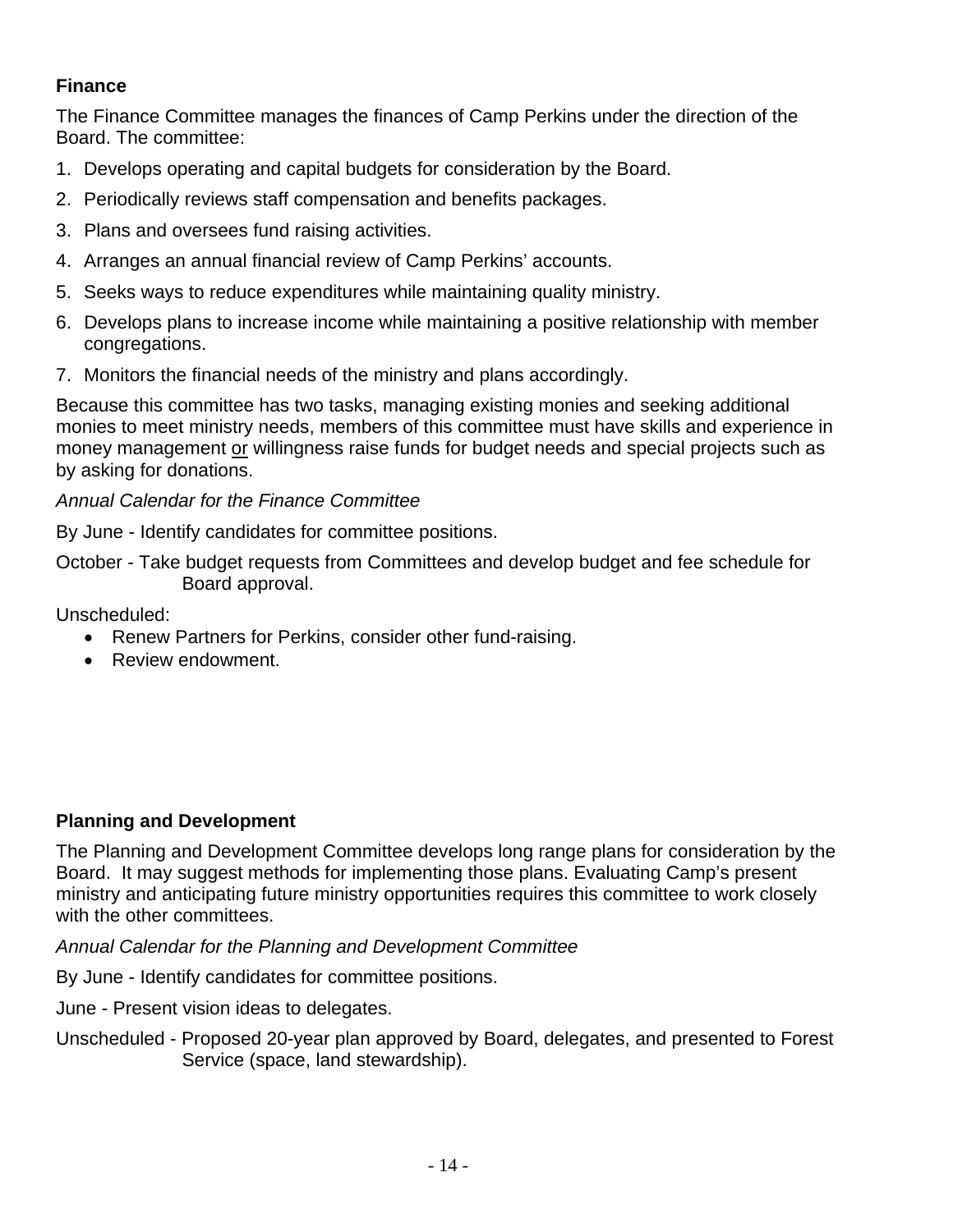#### **Property**

The Property Committee oversees the maintenance of Camp Perkins and any remodeling or construction, enlists volunteers for construction and maintenance projects, ensures that adequate insurance coverage is maintained for property and activities of Camp Perkins. Members of this committee need skills in construction, maintenance, or administration.

#### *Annual Calendar for the Property Committee*

By June:

- Plan Work Weekend, i.e. identify projects and get materials, and supervise its activities.
- Identify candidates for committee positions.

August - Complete annual audit.

October:

- Develop prioritized, scheduled maintenance plan and present to Board for approval (include costs, cover 5 years).
- Submit budget request to Finance Committee.

#### **Nominating**

The Nominating Committee consists of Board members from each circuit. It is elected by the Board to nominate candidates for the minister of religion–commissioned and member at large positions on the Board of Directors. Nominations from the floor of the Delegate Convention are also permitted for these positions.

#### *Annual Calendar for the Nominating Committee*

January-March:

- Identify positions to be filled and skills desired.
- Send letter to delegates and congregations requesting nominees; provide nomination form and information on duties and qualifications.
- Begin personally recruiting candidates.

April 1 - Provide information on candidates to Secretary for inclusion in letter to delegates officially notifying them of Delegate Convention.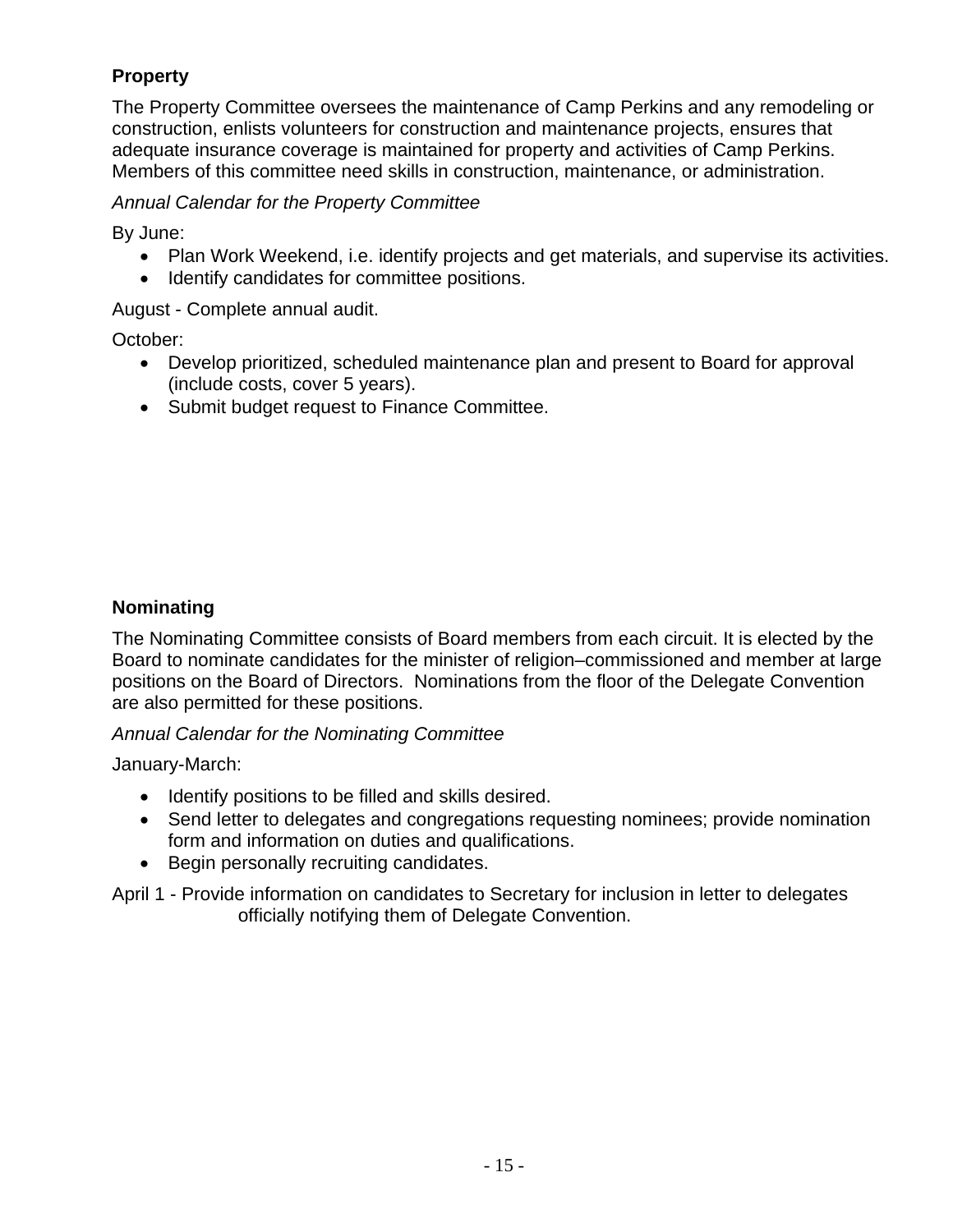# **MEMBERS CONGREGATION AND DELEGATE ROSTER**

| <b>Primary Church</b>                  | City                 | State     | <b>Circuit</b>  | F Name         | L_Name         |
|----------------------------------------|----------------------|-----------|-----------------|----------------|----------------|
| Beautiful Savior Lutheran Church       | <b>Boise</b>         | ID        | <b>Treasure</b> | Micheal        | Spencer        |
| Calvary Lutheran Church                | Gooding              | ID        | Magic           | <b>None</b>    |                |
| <b>Christ Lutheran Church</b>          | Meridian             | ID        | Treasure        | <b>None</b>    |                |
| <b>Christ Lutheran Church</b>          | Murray               | UT        | Utah            | Kathleen       | Lemmert        |
| <b>Christ Lutheran Church</b>          | Wendell              | ID        | Magic           | <b>None</b>    |                |
| <b>Clover Trinity Lutheran Church</b>  | <b>Buhl</b>          | ID        | Magic           | Naomi          | Hopkins        |
| Crown of Life Lutheran Church          | Rigby                | ID        | Yellowstone     | Shirley        | Petersen       |
| Faith Lutheran Church                  | Mtn Home             | ID        | Treasure        | Terry          | <b>Ristow</b>  |
| Faith Lutheran Church                  | Pocatello            | ID        | Yellowstone     | <b>None</b>    |                |
| Friendship Celebration Church          | Meridian             | ID        | Treasure        | Karen          | Graham         |
| Good Shepherd Lutheran Church          | <b>Boise</b>         | ID        | Treasure        | <b>None</b>    |                |
| <b>Grace Lutheran Church</b>           | Caldwell             | ID        | <b>Treasure</b> | Teresa         | Schroeder      |
| <b>Grace Lutheran Church</b>           | Pocatello            | ID        | Yellowstone     | Anna           | Anderson       |
| Holy Trinity Lutheran Church           | Logan                | UT        | Utah            | Michelle       | Pierson        |
| Hope Lutheran Church                   | <b>Idaho Falls</b>   | ID        | Yellowstone     | James          | Oloff          |
| Hope Lutheran Church                   | Soda Springs         | ID        | Yellowstone     | <b>None</b>    |                |
| Immanuel Lutheran Church               | New Plymouth         | ID        | Treasure        | Amy            | Hubach         |
| Immanuel Lutheran Church               | <b>Twin Falls</b>    | ID        | Magic           | Cherry         | <b>Myers</b>   |
| Mt. Calvary Lutheran Church            | Homedale             | ID        | Treasure        | <b>None</b>    |                |
| Our Redeemer Lutheran Church           | Emmett               | ID        | Treasure        | <b>None</b>    |                |
| Our Savior Lutheran Church             | McCall               | ID        | Treasure        | Paul           | Gullickson     |
| Peace Lutheran Church                  | Filer                | ID        | Magic           | Steve          | Thaete         |
| Pilgrim Lutheran Church                | Ontario              | <b>OR</b> | Treasure        | Cassie         | Love           |
| Redeemer Lutheran Church               | Kimberly             | ID        | Magic           | Diana          | Westermann     |
| Redeemer Lutheran Church               | Salt Lake City       | UT        | Utah            | Mark           | Beekhuizen     |
| Shepherd of the Mountains Lutheran     | Cascade              | ID        | <b>Treasure</b> | Ron            | Richter        |
| Shepherd of the Valley Lutheran Church | Salmon               | ID        |                 | Nola           | Barningham     |
| St. John Lutheran Church               | <b>Idaho Falls</b>   | ID        | Yellowstone     | Derek & Laurel | Flynn          |
| St. John's Lutheran Church             | <b>Buhl</b>          | ID        | Magic           | Michelle       | Rogers         |
| St. Paul Lutheran Church               | Jerome               | ID        | Magic           | Kara           | Vander Linden  |
| St. Paul Lutheran Church               | Ogden                | UT        | Utah            | Sandi          | Dellermann     |
| <b>Trinity Lutheran Church</b>         | Eden                 | ID        | Magic           | Otto           | Schwarz        |
| <b>Trinity Lutheran Church</b>         | Rupert               | ID        | Magic           | <b>Beth</b>    | Cofer          |
| <b>Trinity Lutheran Church</b>         | <b>Saint Anthony</b> | ID        | Yellowstone     | Rod & Sharon   | Staeb          |
| Valley of Peace Lutheran Church        | Hailey               | ID        | Magic           | Derek          | Ruhter         |
| Zion Lutheran Church                   | Ashton               | ID        | Yellowstone     | Paul           | <b>Bolland</b> |
| Zion Lutheran Church                   | <b>Burley</b>        | ID        | Magic           | Larry & Norma  | Olson          |
| Zion Lutheran Church                   | Nampa                | ID        | Treasure        | Stan           | Allsberry      |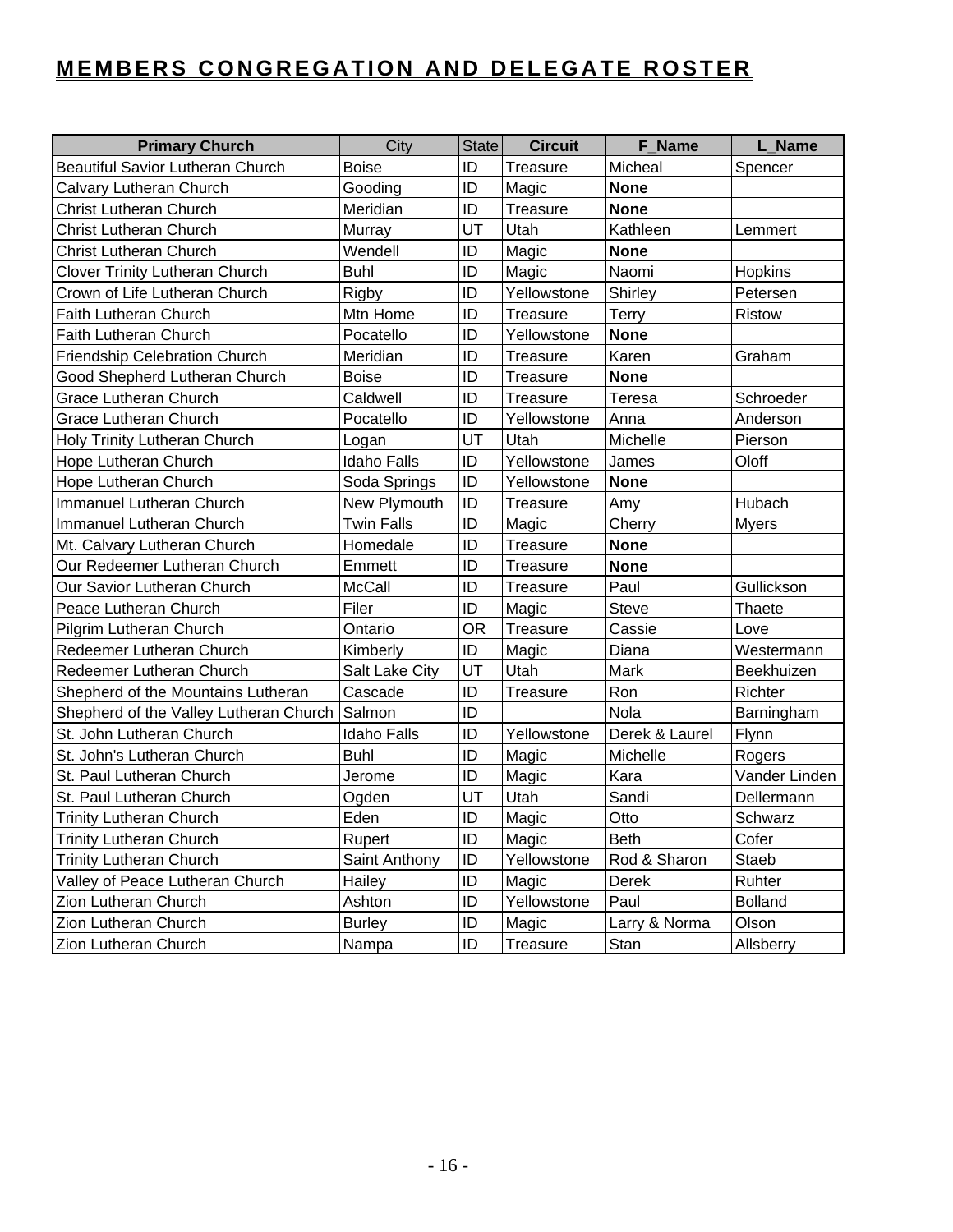# **MEMBERS OF THE BOARD OF DIRECTORS**

| F Name        | L Name         | Position                      | E-Mail                     | Committee                      | Initiative            | 1st<br>term |
|---------------|----------------|-------------------------------|----------------------------|--------------------------------|-----------------------|-------------|
|               |                |                               |                            | Exec Com,                      |                       |             |
|               |                |                               |                            | Strategic,                     |                       |             |
| Dan           | Kahl           | Chairman                      | dldbkahl@cableone.net      | Nominating                     | Finance               | 2012        |
|               |                |                               |                            | Exec Com,                      | Partnerships -        |             |
| Darin         | Letzring       | Vice-Chairman                 | darin.letzring@gmail.com   | Strategic                      | Champ                 | 2012        |
| Philip        | Phelan         | Treasurer                     | phelanpc@gmail.com         | Finance Com                    |                       |             |
| Toby          | <b>Norton</b>  | Secretary                     | tnorton90@gmail.com        | Exec Com,<br>Property          | <b>Facilities</b>     | 2013        |
| <b>Bonnie</b> | Lutz           | Member at Large               | bonnielutz@me.com          |                                |                       |             |
| <b>Brett</b>  | Lindemood      | Member at Large               | blindemood@gmail.com       | Program                        | Program               | 2013        |
| Dale          | <b>Bentley</b> | Member at Large               | dbentley@heritagewifi.com  | Property,<br>Nominating        | <b>Facilities</b>     | 2012        |
| Ray           | Kagel          | Member at Large               | ray@kagelenvironmental.com | Property                       | Finance - Co<br>Champ | 2013        |
| Jerry         | Reinke         | <b>Magic Valley Pastor</b>    | greinke13@gmail.com        | Finance                        | Finance - Co<br>Champ | 2013        |
| Josh          | Hower          | <b>Treasure Valley Pastor</b> | jmhboise@gmail.com         |                                | Partnerships          | 2013        |
| Ryan          | <b>Barnes</b>  | Yellowstone Pastor            | rbarnes@allabouthope.org   | Program                        | Program               | 2013        |
| Jerry         | Werner         | <b>LLL Representative</b>     | jej2400@rocketmail.com     | Property,<br>Nominating        | Facilities - Champ    | 2010        |
| Signe         | White          | <b>Executive Director</b>     | signe@campperkins.org      | All - Ex Officio<br>Non-voting |                       | 2007        |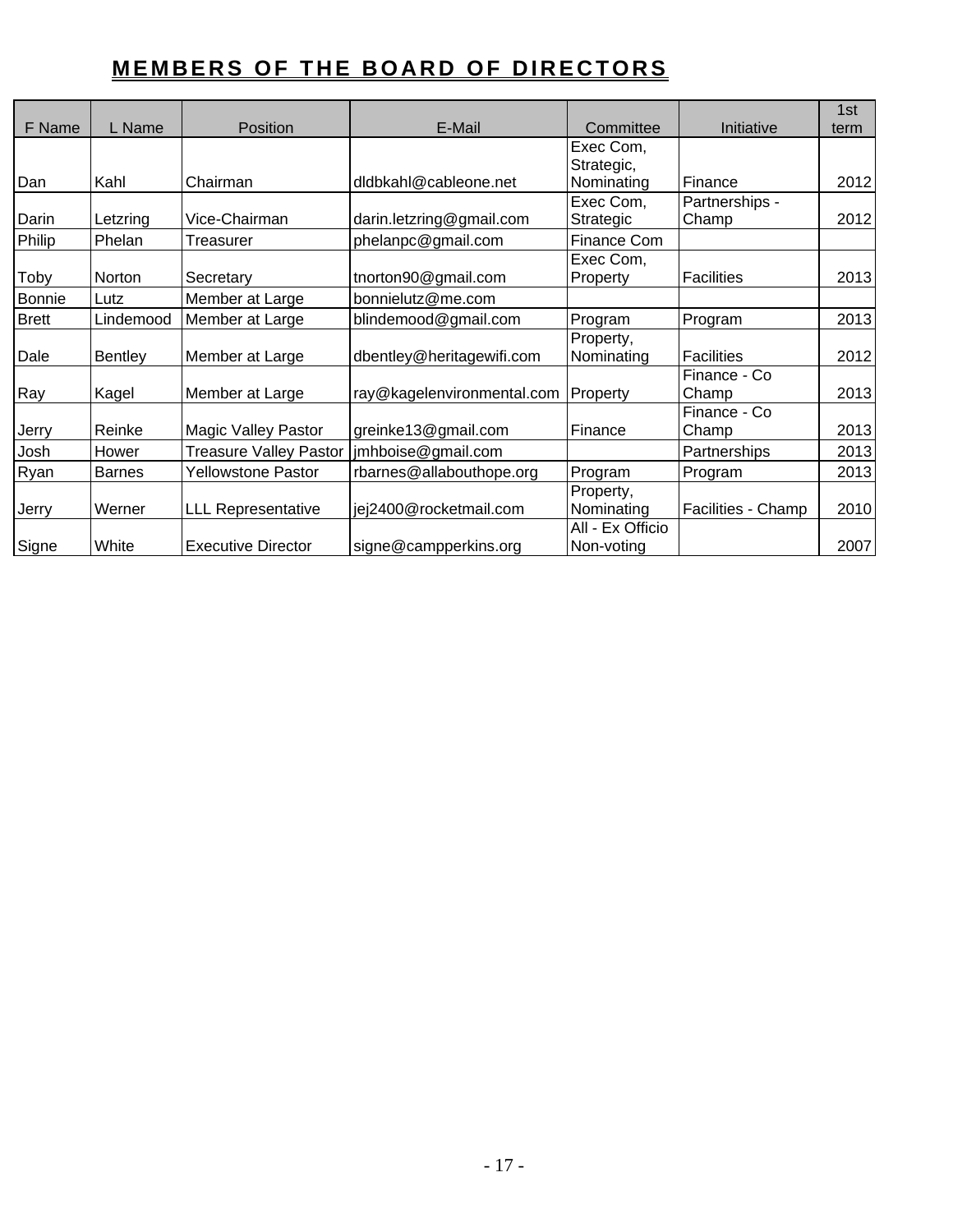#### **BYLAWS OF CAMP PERKINS LUTHERAN OUTDOOR MINISTRIES Article I—Mission Statement**

Section 1. The mission of Camp Perkins Lutheran Outdoor Ministries is to support the ministry of its member congregations and to make and nurture disciples for Jesus Christ. The Ministry will provide Christian learning and renewal opportunities, thereby building up the community of believers and reaching out to the world in the name of the Father, Son and Holy Spirit.

Section 2. The Lutheran Church–Missouri Synod (LCMS) through its Office of National Missions has granted Recognized Service Organization status to Camp Perkins Lutheran Outdoor Ministries, Inc.

(CPLOM). Recognition by the Synod (i) is not an endorsement of the fiscal solvency of CPLOM, nor of services or programs offered by CPLOM., (ii) does not express or imply endorsement of the fiscal solvency of CPLOM, or Synod responsibility for the debts or other financial obligations of CPLOM, and (iii) does not cause the Synod or its districts of congregations to incur or be subject to the liabilities or debts of Camp Perkins or its subsidiaries and/or affiliates. As a recognized service organization of the LCMS, CPLOM respects and does not act contrary to the doctrine and practice of the LCMS as set forth in the Scriptures and Lutheran Confessions.

Section 3. While the use of CPLOM shall not be withheld from any individual or group because of race, creed, religion, sex, or national origin, CPLOM reserves the right to schedule use of the Camp by LCMS congregations and related groups before scheduling other groups.

#### **Article II—Members**

Section 1. Any LCMS congregation may become a member of this ministry. A congregation desiring to join CPLOM shall notify the Executive Director of this desire. Its petition for membership shall be voted on at the next delegate convention; a majority vote shall elect to membership.

Section 2. Each member congregation is encouraged to include CPLOM in its congregational budget; an amount of at least two dollars per communicant member per year is suggested. In addition, member congregations may offer support by providing scholarships to camp participants for various events or by volunteering time promoting or improving the ministry of CPLOM.

Section 3. Member congregations have no individual rights in or to the property of CPLOM and are not liable for debts or actions of CPLOM.

Section 4. Membership in the Ministry of CPLOM shall derive certain benefits, as determined by the Board of Directors, and may include discounted retreats, camper and other user fees; priority scheduling for church events at camp; special pastoral and professional church staff benefits, fees and accommodations; and regular receipt of newsletters, brochures, publications and announcements. Member congregations have voice and vote at the annual and special meetings of CPLOM.

#### **Article III—Delegates**

Section 1. Each member congregation shall select one delegate from the congregation to serve CPLOM as its delegate.

Section 2. The congregation's delegate is the principal channel of communication between the congregation and CPLOM. The mission of the congregation's delegate is to represent the congregation at the delegate convention and to aggressively and enthusiastically communicate the ministry, program, and needs of CPLOM to the congregation.

Section 3. The delegate is encouraged to be actively involved in the ministry of CPLOM through participation in retreats, volunteer opportunities, and committees.

Section 4. Delegate duties include:

- a. Attend the CPLOM annual delegate convention and special meetings, and have voice and vote on behalf of the congregation. A delegate that cannot attend a meeting shall inform the congregation so that it may appoint an alternate.
- b. Inform the congregation of the opportunities available at CPLOM and of the needs of CPLOM.
- c. Be the congregation's liaison for fund raising for CPLOM.
- d. Make the needs of the congregation known to CPLOM to equip CPLOM as a ministry resource.

#### **Article IV—Delegate Convention**

Section 1. The delegate convention shall meet annually at CPLOM at a time specified by the Board of Directors to elect the members of the Board of Directors and nominating committee, receive reports of officers, committees, and staff, and transact other business of CPLOM that may arise.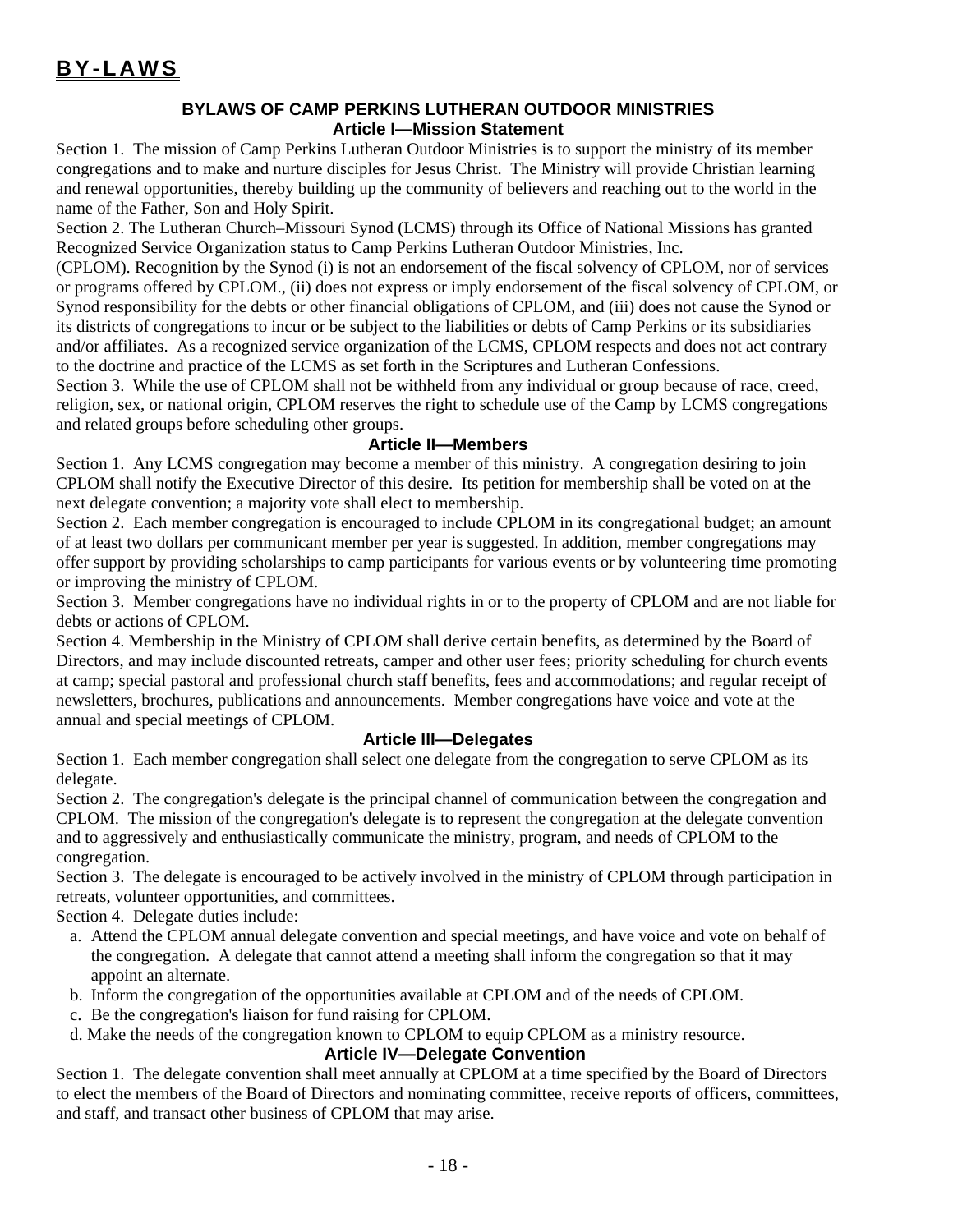Section 2. The authority to approve amendments to these bylaws, elect members of the Board of Directors, and authorize major changes in direction or mission is vested in the delegate convention.

Section 3. Only the delegates of the member congregations may vote at the delegate convention. The delegates present shall constitute a quorum. Proxy votes are not allowed.

Section 4. Special meetings of the delegates may be called by the Chairman at the written request of the Board of Directors or the written request of at least five member congregations. Twenty-one days written notice of the meeting and its purpose to the member congregations is required.

#### **Article V—Board of Directors**

Section 1. The Board of Directors shall consist of *sixteen* members: a representative of the International Lutheran Laymen's League; one pastor from each of Northwest District Circuits 10 (Treasure Valley), 11 (Magic Valley), and 12 (Yellowstone); and eleven members at large. The Executive Director of CPLOM is a non-voting member of the Board of Directors. In the event a pastor is not available from one of the Northwest District Circuits, the circuit counselor from any circuit where pastoral representation is unavailable may appoint a licensed deacon from said circuit to serve as the circuit's pastoral representative on the Camp Perkins Board of Directors. This appointment will be re-evaluated by the circuit counselor in conversation with the Camp Perkins Board of Directors at the end of every term of service to determine if pastoral representation is again available.

Section 2. The representative of the International Lutheran Laymen's League shall be nominated by the League and the pastoral representatives shall be nominated by the pastors of the member congregations in their circuits. Section 3. A nominating committee consisting of one person from each circuit shall be appointed by the Board to nominate candidates for the member at large positions on the Board of Directors.

Section 4. Nominations from the floor of the Delegate Convention shall be permitted for the minister of religioncommissioned and the member at large positions.

Section 5. All nominees shall be members of a congregation that is a member of CPLOM and shall be, or be willing to become, a Partner for Perkins. Broad geographic, age and gender representation shall be encouraged in the selection of the Board of Directors.

Section 6. The Directors shall be elected to serve for two years or until their successors are elected and their term of office shall begin at the close of the delegate convention at which they were elected. Members at large may not serve more than three consecutive terms, after which they are not eligible to serve for a full term.

Section 7. Any Board member who is unable to fulfill his duties may be requested to resign. By a three-fourths vote of the quorum, the Board may declare the position of a Board member who has been absent from two or more consecutive meetings vacant. A board member may submit a letter of resignation to the Board Chairman. Section 8. The Board of Directors may fill vacancies on the Board that occur between delegate conventions. Section 9. The Board of Directors shall have general supervision of the affairs of CPLOM between delegate conventions, and shall review and approve the minutes of the delegate convention and special meetings of the delegates, elect the officers, establish policies, and adopt the operating and capital budgets and the long range plan. The Board shall be subject to the orders of the delegate convention and none of its acts shall conflict with action taken by the delegate convention.

Section 10. The Board of Directors shall meet at least four times a year at times and places determined by the Board of Directors. Special Board of Directors meetings may be called by the Chairman and shall be called upon the written request of three members of the Board of Directors.

Section 11. A majority of the Board members shall constitute a quorum.

#### **Article VI—Officers**

Section 1. The Board officers of CPLOM shall be a Chairman, a Vice-Chairman, a Secretary, and a Treasurer. These officers shall perform the duties prescribed by these bylaws and by the parliamentary authority adopted by CPLOM.

Section 2. Following the delegate convention, the Board of Directors shall elect the officers from among the members of the Board. They shall serve for one year or until their successors are elected. Their term of office shall begin at the close of the meeting at which they were elected.

#### **Article VII—Executive Committee**

Section 1. The Executive Committee shall consist of the Chairman, Vice-Chairman, Secretary, Treasurer, one of the three pastors on the Board of Directors, and the Executive Director of CPLOM (the Executive Director does not vote). The pastors on the Board shall determine which of their number is to serve on the Executive Board.